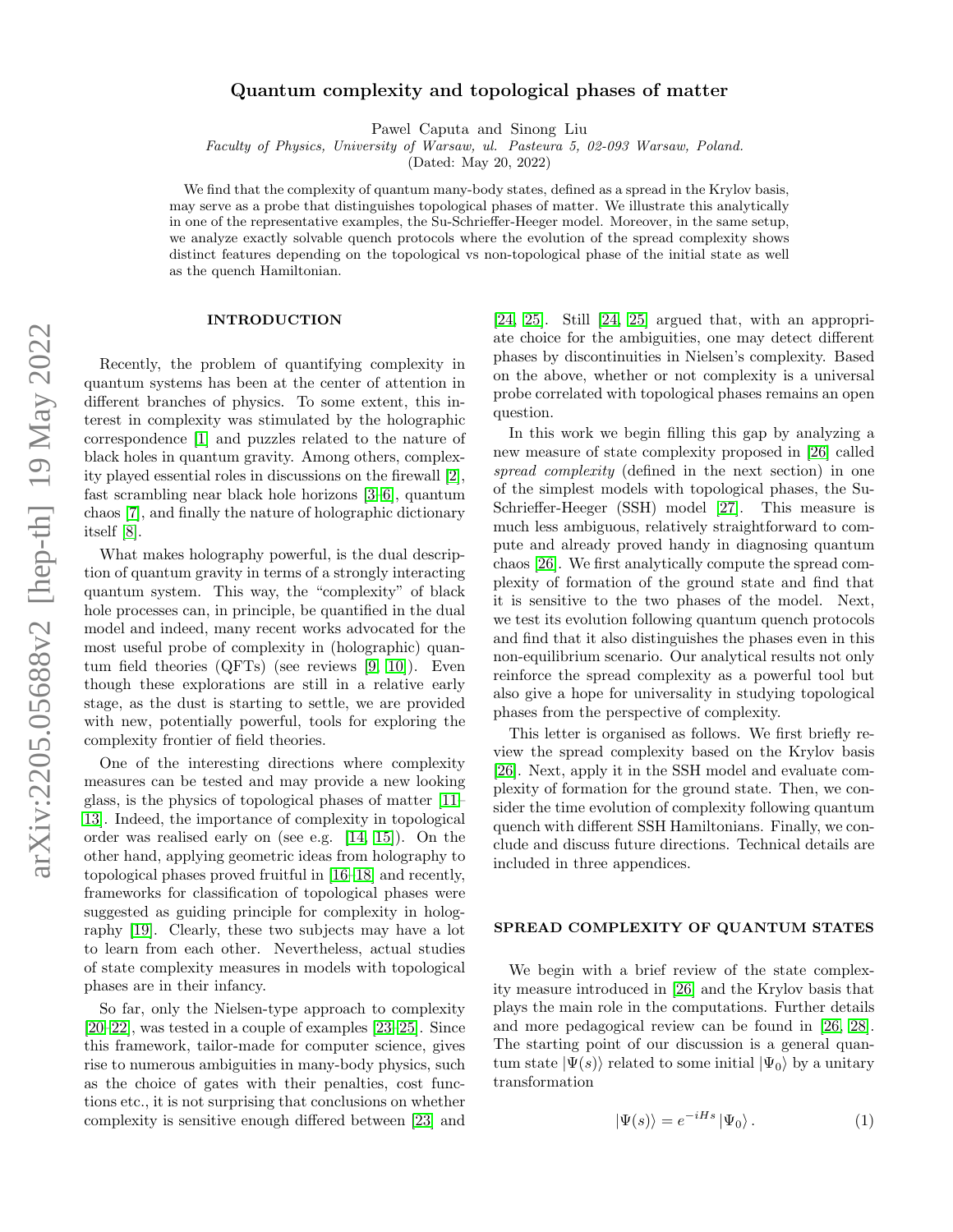In the quantum computation parlance,  $|\Psi(s)\rangle$  can be referred to as a "target state" related to a "reference state"  $|\Psi_0\rangle$  by a "unitary circuit" with a "circuit Hamiltonian" H. Parameter s, usually  $s \in [0,1]$ , denotes a "circuit" time", can be also taken arbitrary and regarded as the physical time t (see below).

A useful measure of quantum state complexity can be defined as a spread of  $|\Psi(s)\rangle$  in the Hilbert space (relative to  $|\Psi_0\rangle$  [\[26\]](#page-5-8). More precisely, the spread complexity of  $|\Psi(s)\rangle$  is estimated by the minimum over all choices of basis  $\mathcal{B} = \{ |B_n\rangle, n = 0, 1, 2, ... | B_0 \rangle = | \Psi_0 \rangle \}$  of the following cost function

<span id="page-1-0"></span>
$$
\mathcal{C}(s) = \min_{\mathcal{B}} \left( \sum_{n} n |\langle \Psi(s) | B_n \rangle|^2 \right). \tag{2}
$$

The fact that makes this definition powerful and computable is that the minimum is attained (see [\[26\]](#page-5-8) for proofs) when basis  $\beta$  is the so-called Krylov basis that we now review.

The idea behind the Krylov basis for state [\(1\)](#page-0-0) is to consider states with all the different powers of the circuit Hamiltonian acting on the initial state  $|\Psi_0\rangle$ , i.e.,  $\{|\Psi_0\rangle, H|\Psi_0\rangle, H^2|\Psi_0\rangle, ...\}$ , and apply the Gram–Schmidt orthogonalization procedure, known as the Lanczos algorithm [\[29\]](#page-5-11), to this set. In this new basis  $|K_n\rangle$ , the circuit Hamiltonian H is generally tri-diagonal and acts as

$$
H | K_n \rangle = a_n | K_n \rangle + b_n | K_{n-1} \rangle + b_{n+1} | K_{n+1} \rangle, \quad (3)
$$

where coefficients  $a_n$  and  $b_n$ , the so-called Lanczos coefficients, can be recursively constructed using the Lanczos algorithm. The information about them is also contained in the moments of the return-amplitude (auto-correlator)  $S(s) \equiv \langle \Psi(s) | \Psi(0) \rangle.$ 

Having constructed the basis that minimizes [\(2\)](#page-1-0), we expand our state as

<span id="page-1-1"></span>
$$
|\Psi(s)\rangle = \sum_{n} \psi_n(s) |K_n\rangle, \qquad (4)
$$

where, by construction, the complex coefficients in this expression satisfy a discrete Schrodinger equation

<span id="page-1-3"></span>
$$
i\partial_s \psi_n(s) = a_n \psi_n(s) + b_n \psi_{n-1}(s) + b_{n+1} \psi_{n+1}(s).
$$
 (5)

With the knowledge of the Lanczos coefficients, we can solve it with initial condition  $\psi_n(0) = \delta_{n,0}$  (so that we start from  $|K_0\rangle = |\Psi_0\rangle$ , and determine [\(4\)](#page-1-1). Note that unitarity implies that  $\sum_n (p_n(s) \equiv |\psi_n(s)|^2) = 1$ . Moreover, the return amplitude is related to the first coefficient by  $S(s) = \psi_0^*(s)$ . Last but not the least, the number of the independent Krylov vectors depends on the Hamiltonian as well as the initial state  $|\Psi_0\rangle$ .

Most importantly, in the Krylov basis, the complexity [\(2\)](#page-1-0) becomes

<span id="page-1-2"></span>
$$
\mathcal{C}(s) = \sum_{n} n |\psi_n(s)|^2, \tag{6}
$$

and for all practical purposes, this will be our working definition of the spread complexity in the remaining part of this paper. This measure naturally generalizes the Krylov complexity of operators [\[30\]](#page-5-12) to quantum states (see e.g. [\[31\]](#page-5-13) for applications in the SSH model). Among other interesting properties, under time evolution in random matrix theory, spread complexity exhibits universal features analogous to the spectral form factor [\[32\]](#page-5-14) that make it a promising candidate for a probe of quantum chaos. In the following, we will employ [\(6\)](#page-1-2) and test wether it does equally well in integrable systems and in particular, whether it can detect topological phases.

#### SPREAD COMPLEXITY IN THE SSH MODEL

Our basic example will be the SSH model of polyacetylene [\[27\]](#page-5-9) (see e.g. [\[33\]](#page-5-15) for a pedagogical introduction, here we closely follow the conventions of [\[34,](#page-5-16) [35\]](#page-5-17)) given by the Hamiltonian

<span id="page-1-4"></span>
$$
H = t_1 \sum_{i} \left( c_{Ai}^{\dagger} c_{Bi} + \text{h.c.} \right) - t_2 \sum_{i} \left( c_{Bi}^{\dagger} c_{A,i+1} + \text{h.c.} \right)
$$

$$
+ \mu_s \sum_{i} \left( c_{Ai}^{\dagger} c_{Ai} - c_{Bi}^{\dagger} c_{Bi} \right), \tag{7}
$$

where  $(c_{Ai}, c_{Bi})$  represent two-flavours of fermion annihilation operators defined at site i on a 1d lattice, and  $t_1, t_2, \mu_s$  are real parameters. We will assume  $t_1 \geq 0$  and  $t_2 \geq 0$  and  $\mu_s = 0$ . Depending on these couplings, the model is in one of the two phases: a non-topological phase for  $t_1 > t_2$  or a topological phase (topological insulator) for  $t_2 > t_1$ , separated by a critical point at  $t_1 = t_2$ .

We will first compute the complexity of the ground state that, depending on parameters  $t_1$  and  $t_2$ , belongs to one of the above-mentioned phases of the model. Strictly speaking, we should call it the spread complexity of formation of the ground-sate and it is a slight generalisation of the definition for real time  $t$  in [\[26\]](#page-5-8). Nevertheless, since the main step in computing the spread complexity is to rewrite the ground-sate as a quantum circuit [\(1\)](#page-0-0), the framework works equally well for the circuit time s.

For that, as well as for later purposes, it will be convenient to re-write the Hamiltonian in momentum space as (see [\[35\]](#page-5-17), and appendix A)

$$
H = \sum_{k} \left[ 2R_3 J_0^{(k)} + iR_1 \left( J_+^{(k)} - J_-^{(k)} \right) \right],\tag{8}
$$

where the coefficients are  $R_1 = t_1 - t_2 \cos(k)$ ,  $R_3 =$  $t_2 \sin(k)$  and, for each momentum mode, we denoted the  $SU(2)$  algebra generators

$$
[J_0^{(k)}, J_\pm^{(k)}] = \pm J_\pm^{(k)}, \qquad [J_+^{(k)}, J_-^{(k)}] = 2J_0^{(k)}.\tag{9}
$$

Then, the ground state can be written in terms of the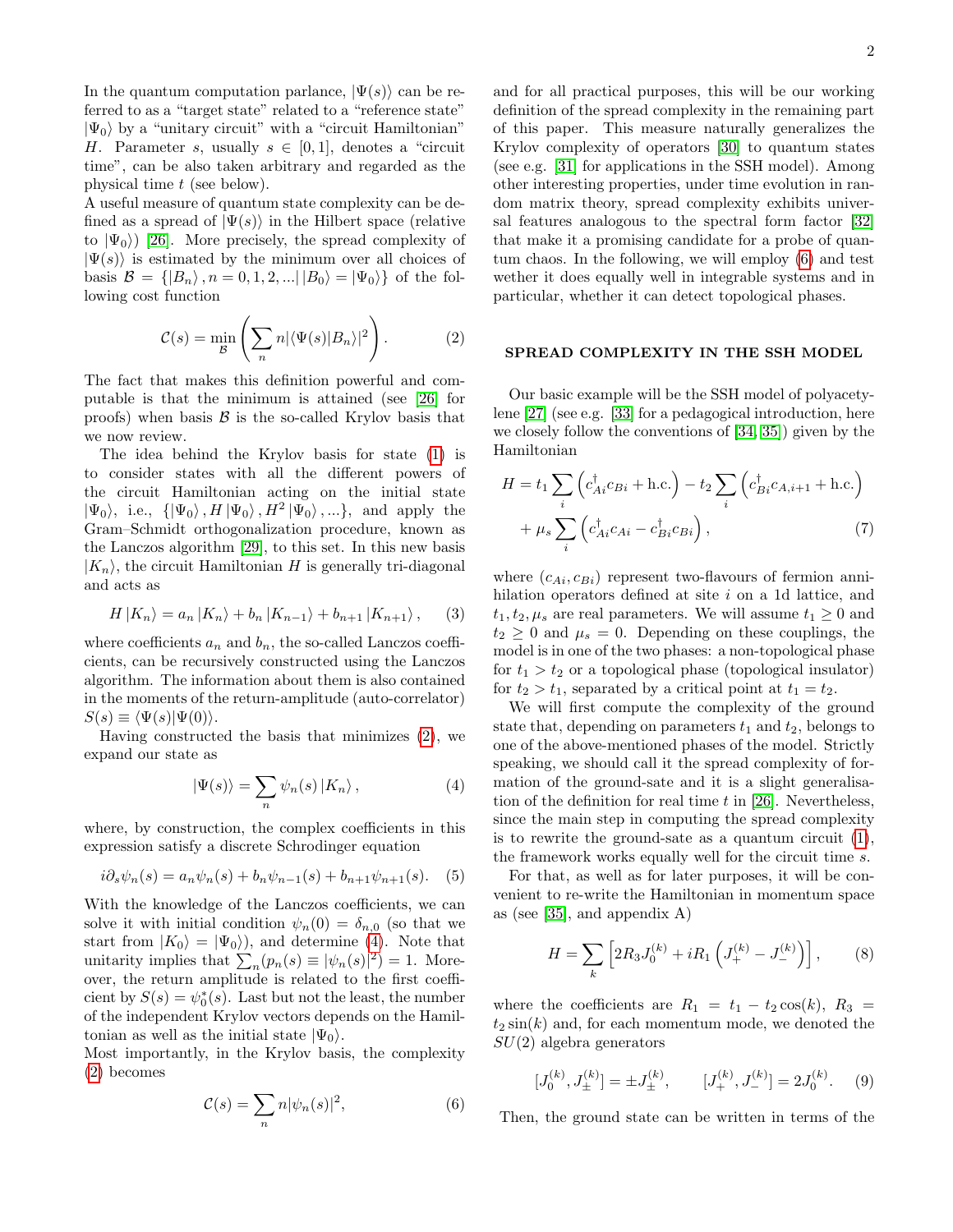

<span id="page-2-1"></span>FIG. 1. Behaviour of the spread complexity of formation  $\mathcal{C}(t_1, t_2)$  (equation [\(16\)](#page-2-0)) for the ground state of the SSH model  $|\Omega\rangle$ .

 $SU(2)$  coherent states as

$$
|\Omega\rangle = \prod_{k>0} \mathcal{N}_k e^{-i \tan\left(\frac{\phi_k}{2}\right)(J_+^{(k)} + J_+^{(-k)})} \left| \frac{1}{2}, -\frac{1}{2} \right\rangle_k, \quad (10)
$$

where  $\mathcal{N}_k$  stands for the normalization,  $J^{(\pm k)}$  correspond to two decoupled  $SU(2)$  algebras for positive and negative momenta and  $|1/2, -1/2\rangle$  denotes a tensor product over the lowest-weight states of the  $j = 1/2$  representation  $(J_{-}^{(\pm k)} |1/2, -1/2\rangle_{\pm k} = 0)$ . Moreover, the relation between  $\phi_k$  and the physical parameters is given by

<span id="page-2-4"></span>
$$
\sin \phi_k = \frac{|R_1|}{R}, \qquad \cos \phi_k = \frac{R_3}{R}, \tag{11}
$$

where we also denoted

<span id="page-2-3"></span>
$$
R = \sqrt{t_1^2 + t_2^2 - 2t_1t_2\cos(k)}.
$$
 (12)

Without loss of generality, we can just compute the spread complexity for positive momenta and the full result will have an additional factor of 2 from the  $-k$  sector.

First, for a single momentum  $k > 0$ , using the  $SU(2)$ Baker–Campbell–Hausdorff formula and with a slight abuse of notation, we write the relevant part of the state in a circuit form [\(1\)](#page-0-0)

$$
|\Omega_k(s)\rangle = e^{-i\frac{s\phi_k}{2}\left(J_+^{(k)} + J_-^{(k)}\right)} \left|\frac{1}{2}, -\frac{1}{2}\right\rangle_k, \qquad (13)
$$

where  $s \in [0, 1]$  and our ground state is the "target state" at  $s = 1$ . Note that in these circuits we took a natural reference state as the ground state of the left and right Hamiltonians (see appendix A). This way of writing makes transparent the connection with coherent states

$$
\psi_0(s) = \cos\left(\frac{s\phi_k}{2}\right), \qquad \psi_1(s) = -i\sin\left(\frac{s\phi_k}{2}\right), \quad (14)
$$

that satisfy [\(5\)](#page-1-3) with appropriate Lanczos coefficients. As a result, we get the contribution to our complexity from a single momentum mode

$$
\mathcal{C}_k(s=1) = \sin^2 \frac{\phi_k}{2} = \frac{1}{2} - \frac{t_2 \sin(k)}{2\sqrt{t_1^2 + t_2^2 - 2t_1 t_2 \cos(k)}}.
$$
\n(15)

The complexity of the ground state is obtained by integrating over all the momenta and multiplying by 2 from  $k < 0$ . This yields

<span id="page-2-0"></span>
$$
\mathcal{C}(t_1, t_2) = 2 \int_0^{\pi} \frac{dk}{2\pi} \mathcal{C}_k = \frac{1}{2} - \frac{t_1 + t_2 - |t_1 - t_2|}{2\pi t_1}.
$$
 (16)

Observe that we took the continuum limit so this result is proportional to the volume  $L$  but, to keep our equations compact, we rescaled this factor (our  $\mathcal C$  are complexity "densities").

This surprisingly simple formula, shown on Fig. [1,](#page-2-1) indeed shows two very different behaviours of the spread complexity for the two distinct phases of the model. Namely, for the non-topological phase with  $t_1 > t_2$ , complexity linearly depends on the ratio  $t_2/t_1$  but in the topological phase, with  $t_2 > t_1$ , it is constant. This is one of our main results. We also performed analogous computation for the 1d Kitaev-chain [\[36\]](#page-5-18), and found that complexity becomes constant when crossing from a nontopological to a topological phase in specific cases [\[37\]](#page-5-19). Note that unlike entanglement entropy or Nielsen-type complexities that require numerics, [\(16\)](#page-2-0) is fully analytical.

#### COMPLEXITY DURING QUANTUM QUENCH

Another framework where we can probe the spread complexity is given by the so-called quantum quenches. A typical quench protocol considers a unitary time evolution of an initial state  $|\Omega_i\rangle$  of some initial Hamiltonian  $H_i$ , performed with a different Hamiltonian  $H_f$  for which  $|\Omega_i\rangle$ is an excited state. Universal features of the evolution of entanglement and complexity have been extensively studied in the literature (see e.g. [\[38–](#page-5-20)[41\]](#page-5-21) and review of closely related dynamical quantum phase transitions [\[42\]](#page-5-22)).

Here, we focus on the so-called instantaneous quench in the SSH model and consider the state

<span id="page-2-2"></span>
$$
|\Psi(t)\rangle = e^{-iH_f t}|\Omega_i\rangle,\tag{17}
$$

where  $|\Omega_i\rangle$  is taken as the ground state of the initial Hamiltonian  $H_i$  with parameters  $(t_1^i, t_2^i)$ , and the evolution is performed with the SSH Hamiltonian  $H_f$  with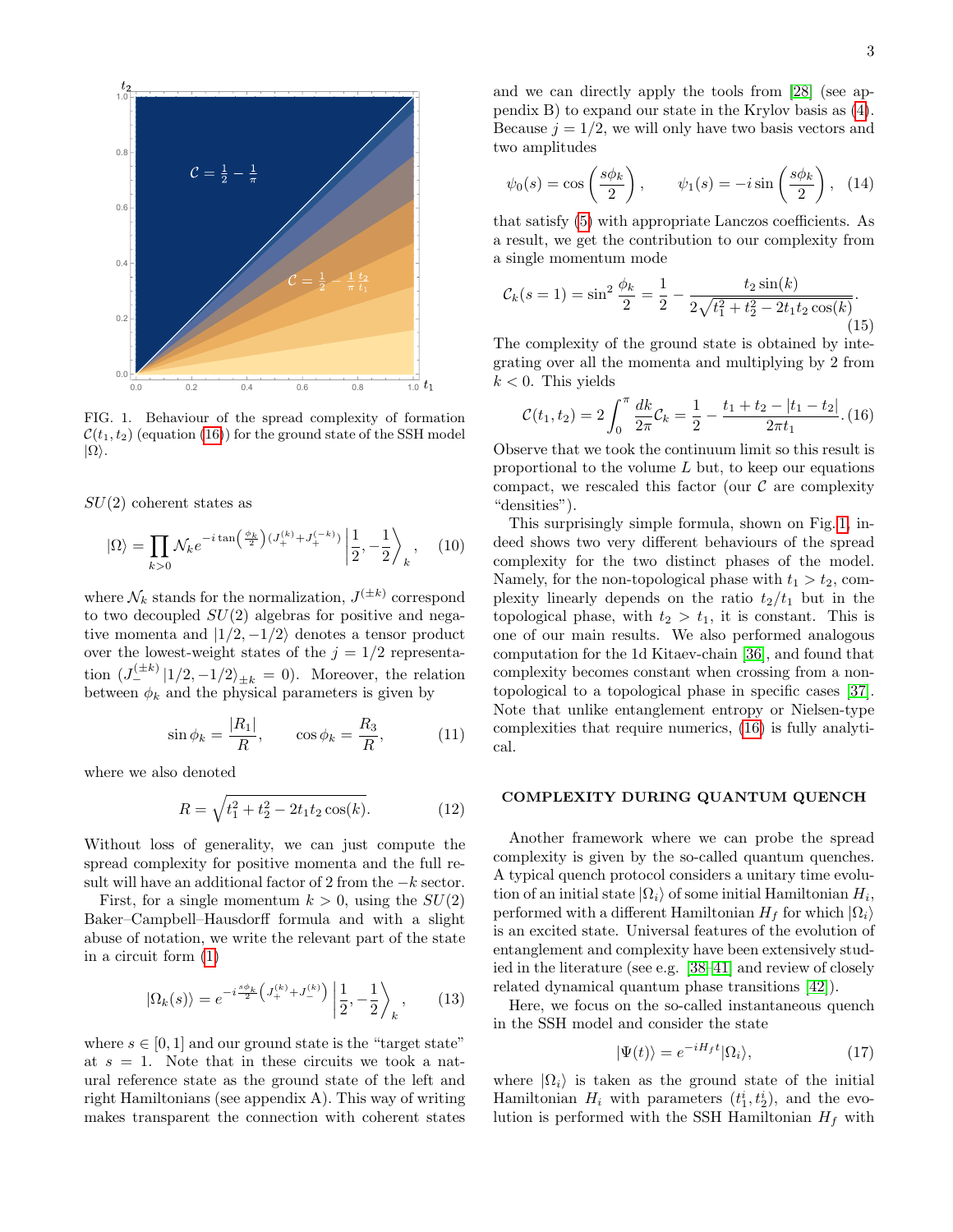different parameters  $(t_1^f, t_2^f)$ . For this state, we will be interested in the Krylov basis and universal features of the real-time evolution of the spread complexity defined above.

Curiously, the Nielsen-type geometric complexity measures for free fields [\[21\]](#page-5-23) as well as complexity based on the Fubini-Study distance [\[22\]](#page-5-4), were analyzed during such quenches in the SSH model before [\[23\]](#page-5-5). In this work, authors found that above-mentioned complexities were neither sensitive enough to distinguish topological phases nor whether the evolution is driven by  $H_f$  or  $H_i$ . This gives us another strong motivation to test the spread complexity and its sensitivity out of equilibrium.

Similarly to the ground state, since the SSH Hamiltonian consists of the  $SU(2)$  generators (for each momentum mode), we can employ coherent state techniques to expand the quench state [\(17\)](#page-2-2) in the Krylov basis and find contribution to spread complexity from each mode. This analysis is based on the return amplitude (also known as Loschmidt amplitude) that for each mode  $k > 0$  reads

<span id="page-3-0"></span>
$$
S_k(t) = \langle \Psi(t) | \Psi(0) \rangle = \cos(R_f t) - i \cos(\phi_f - \phi_i) \sin(R_f t). \tag{18}
$$

In this formula we used the notation  $R_{i/f}$  that simply stands for [\(12\)](#page-2-3) with parameters  $(t_1^{i/f}, t_2^{i/f})$  and similarly  $\phi_{i/f}$  are related to the momentum and parameters as in [\(11\)](#page-2-4) with  $(t_1^{i/f}, t_2^{i/f})$ . From [\(18\)](#page-3-0) we can repeat the whole procedure to extract Lanczos coefficients, derive  $\psi_n(t)$  and compute spread complexity as before. The contribution from a single momentum mode becomes

<span id="page-3-4"></span>
$$
\mathcal{C}_k(t) = \sin^2(\phi_f - \phi_i)\sin^2(R_f t). \tag{19}
$$

Clearly, for each mode, complexity is periodic in time with periods governed by the parameters of the evolving Hamiltonian  $H_f$ . The spread complexity is then not symmetric under the change of parameters of initial and final Hamiltonians (as in [\[23\]](#page-5-5)). The amplitude depends on both, initial and final parameters.

The total complexity is obtained by integrating over the momenta and multiplying by the factor of 2 from negative  $k$ . In the continuum, this can be written in a compact form as an integral (again a density)

<span id="page-3-2"></span>
$$
\mathcal{C}(t) = 2 \int_0^{\pi} \frac{dk}{2\pi} \frac{\left(t_1^f t_2^i - t_1^i t_2^f\right)^2 \sin^2(k) \sin^2(R_f t)}{R_f^2 R_i^2}, \quad (20)
$$

and for general parameters we need to integrate it numerically. Let us first study some of the analytical examples. Clearly, the spread complexity vanishes if  $t_1^i = t_1^f = 0$  or  $t_2^i = t_2^f = 0$ . Hence, this measure assigns zero costs to evolution of states with Hamiltonians on the axes of the  $t_1-t_2$  plane, as long as they are evolved with Hamiltonian on the same axis (that may have a different parameter  $t_2^{i/f}$  in the first or  $t_1^{i/f}$  in the second family).

A more interesting analytical example is derived if one of



<span id="page-3-3"></span>FIG. 2. Evolution of spread complexity starting from  $H_i$  with  $(t_1^i = 1, t_2^i = 0.2)$  and  $(t_1^f = 0.7, t_2^f = 1.5)$  (in black) and the same parameters in  $H_i$  and  $H_f$  switched (in red). At late times complexity approaches constant [\(23\)](#page-3-1) (in blue).

the parameters of  $H_f$  vanishes i.e.,  $t_{1(2)}^f = 0$ . The total spread complexity is then oscillating with frequency  $t_2^f$ 2(1)

$$
\mathcal{C}(t) = \frac{\left(t_1^i + t_2^i - |t_1^i - t_2^i|\right)^2}{8(t_{2(1)}^i)^2} \sin^2\left(t \, t_{2(1)}^f\right),\tag{21}
$$

and the amplitude of these oscillations distinguishes the two phases of the initial quench state  $|\Omega_i\rangle$ .

Generally, we can just pick two Hamiltonians, each with a pair of generic parameters in each of the two phases, and compare the evolution of the ground state  $|\Omega_i\rangle$  of  $H_i$  in the topological phase with  $H_f$  in the nontopological phase, and other way around (by just switching parameters  $t_a^i$  with  $t_a^f$  in [\(20\)](#page-3-2)). This is plotted in Fig. [2](#page-3-3) and, unlike Nielsen complexities studied in [\[23\]](#page-5-5), we can verify that our complexity measure can distinguish the two different quench protocols [\[43\]](#page-5-24). This is our second key finding.

In addition, we can derive universal results analytically for the early as well as late time evolution of the spread complexity. For that, it is useful to parametrize  $t_2^i \equiv$  $\alpha t_1^i$  and  $t_2^f \equiv \beta t_1^f$ , such that the topological and nontopological phases are separated by  $\alpha, \beta = 1$ . Then, in the early times we have a universal quadratic growth

$$
C(t) \sim (\alpha - \beta)^2 \frac{(1 + \alpha - |1 - \alpha|)^2}{8\alpha^2} (t_1^f)^2 t^2, \qquad (22)
$$

so this early time regime distinguishes whether  $|\Omega_i\rangle$  is in the topological or non-topological phase.

Also for late times, as it can be observed from Fig. [2,](#page-3-3) complexity approaches a constant that is given by

<span id="page-3-1"></span>
$$
\mathcal{C}(t \to \infty) = \frac{(\alpha - \beta)}{8\alpha\beta} \times \left(\beta - \alpha + \frac{\alpha(\beta + 1)|\beta - 1| - \beta(\alpha + 1)|\alpha - 1|}{1 - \alpha\beta}\right). (23)
$$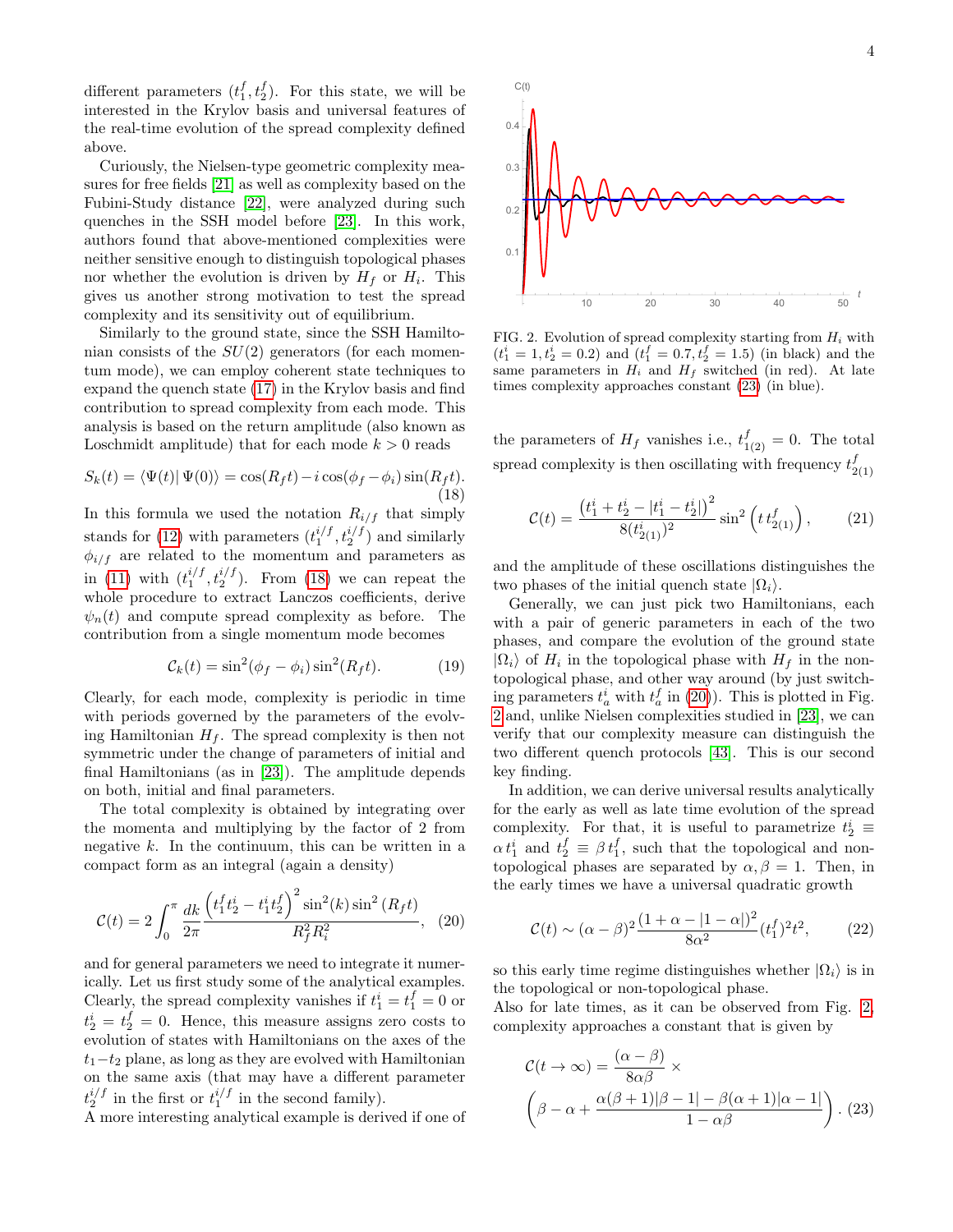Clearly, this constant only depends on the two combinations,  $\alpha$  and  $\beta$ , of the four parameters of the model and is symmetric under their exchange. Therefore, it is the same for both protocols (see Fig. [2\)](#page-3-3) discussed above but it depends on the phases of the model. Note that this constant is the effect of summing of all the, otherwise periodic, contributions from different momenta. We have analyzed it in more detail in appendix C and it is clear that this spread complexity constant can be also used as a probe of the late-time physics of the quench state. More detailed studies of this constant in different models with topological phases will be presented in [\[37\]](#page-5-19).

#### CONCLUSIONS AND DISCUSSION

In this letter, we argued that the spread complexity based on the Krylov basis [\[26\]](#page-5-8) is a sensitive probe of topological phases. We found that, for the ground state of the SSH model, the complexity depends on the ratio of parameters  $t_1/t_2$  in the trivial phase, whereas it becomes constant in the topological insulator regime. Based on other preliminary studies [\[37\]](#page-5-19), we expect that this behaviour is universal and further tests (including numerics) in more general models will be very important to verify this observation.

For the quantum quench, our main goal was to demonstrate the advantage of the spread complexity over more geometric measures studied in [\[23\]](#page-5-5). Not only was this clearly shown but we also found various universal features of the evolution, e.g. at early and late times, that are sensitive to the topological phases. Still, more analysis of the dynamics of spread complexity (e.g. during slow or fast-type quenches, with time-dependent Hamiltonians or Floquet driving) is needed and we leave as a promising future direction. Along the same lines, it will be very interesting to study the spread complexity (and generally Krylov complexity tools) in the context of dynamical quantum phase transitions [\[42\]](#page-5-22).

Last but not the least, it will be very important to understand the relation between the spread complexity and other topological order parameters already studied in the literature, such as Berry phases or Chern number, that can even be extracted experimentally using certain quench protocols [\[45\]](#page-5-25). In fact, there is a striking similarity in the computation of the Krylov or the spread complexity and Berry phases. For example, in [\[28\]](#page-5-10), it was noted that Krylov complexity is proportional to the volume in the Hilbert space measured using the Fubini-Study metric or, equivalently, to an integral of a certain Berry connection. This link may play an important role in sharpening the spread complexity as a tool in condensed matter physics as well as in the holographic explorations on the complexity frontier of black holes.

Acknowledgements We are grateful to Jan Boruch,

Diptarka Das, Sumit Das, Dongsheng Ge, Shajid Haque, Javier Magan, Pratik Nandy, Tokiro Numasawa, Dimitrios Patramanis, Shinsei Ryu and Christof Weitenberg for useful discussions and comments. This work is supported by NAWA "Polish Returns 2019" PPN/PPO/2019/1/00010/U/0001 and NCN Sonata Bis 9 2019/34/E/ST2/00123 grants.

- <span id="page-4-0"></span>[1] J. M. Maldacena, "The Large N limit of superconformal field theories and supergravity" Adv. Theor. Math. Phys. 2 (1998) 231 [Int. J. Theor. Phys. 38 (1999) 1113] [\[arXiv:hep-th/9711200\]](http://arxiv.org/abs/hep-th/9711200);
- <span id="page-4-1"></span>[2] D. Harlow and P. Hayden, "Quantum Computation vs. Firewalls," JHEP 06 (2013), 085 [\[arXiv:1301.4504](http://arxiv.org/abs/1301.4504) [hepth]].
- <span id="page-4-2"></span>[3] S. Aaronson, "The Complexity of Quantum States and Transformations: From Quantum Money to Black Holes", [\[arXiv:1607.05256](http://arxiv.org/abs/1607.05256) [hep-th]].
- [4] L. Susskind, "Computational Complexity and Black Hole Horizons," Fortsch. Phys. 64 (2016) 24 [\[arXiv:1403.5695](http://arxiv.org/abs/1403.5695) [hep-th],  $arXiv:1402.5674$  [hep-th]];
- [5] D. Stanford and L. Susskind, "Complexity and Shock Wave Geometries," Phys. Rev. D 90 (2014) no.12, 126007 [\[arXiv:1406.2678](http://arxiv.org/abs/1406.2678) [hep-th]].
- <span id="page-4-3"></span>[6] A. R. Brown, D. A. Roberts, L. Susskind, B. Swingle and Y. Zhao, "Holographic Complexity Equals Bulk Action?," Phys. Rev. Lett. 116 (2016) no.19, 191301 [\[arXiv:1509.07876](http://arxiv.org/abs/1509.07876) [hep-th]].
- <span id="page-4-4"></span>[7] J. Maldacena, S. H. Shenker and D. Stanford, "A bound on chaos," JHEP 08 (2016), 106 [\[arXiv:1503.01409](http://arxiv.org/abs/1503.01409) [hepth]].
- <span id="page-4-5"></span>[8] A. Bouland, B. Fefferman and U. Vazirani, "Computational pseudorandomness, the wormhole growth paradox, and constraints on the AdS/CFT duality," [\[arXiv:1910.14646](http://arxiv.org/abs/1910.14646) [quant-ph]].
- <span id="page-4-6"></span>[9] S. Chapman and G. Policastro, "Quantum computational complexity from quantum information to black holes and back," Eur. Phys. J. C 82 (2022) no.2, 128 [\[arXiv:2110.14672](http://arxiv.org/abs/2110.14672) [hep-th]].
- <span id="page-4-7"></span>[10] B. Chen, B. Czech and Z. z. Wang, "Quantum information in holographic duality," Rept. Prog. Phys. 85 (2022) no.4, 046001 [\[arXiv:2108.09188](http://arxiv.org/abs/2108.09188) [hep-th]].
- <span id="page-4-8"></span>[11] M. Z. Hasan and C. L. Kane, "Topological Insulators," Rev. Mod. Phys. 82 (2010), 3045 [\[arXiv:1002.3895](http://arxiv.org/abs/1002.3895) [condmat.mes-hall]].
- [12] X. L. Qi and S. C. Zhang, "Topological insulators and superconductors," Rev. Mod. Phys. 83 (2011) no.4, 1057- 1110 [\[arXiv:1008.2026](http://arxiv.org/abs/1008.2026) [cond-mat.mes-hall]].
- <span id="page-4-9"></span>[13] A. P. Schnyder, S. Ryu, A. Furusaki, A.W. W. Ludwig "Classification of topological insulators and superconductors in three spatial dimensions" Phys. Rev. B 78, 195125 (2008)
- <span id="page-4-10"></span>[14] D. Aharonov, L. Eldar, "On the complexity of Commuting Local Hamiltonians, and tight conditions for Topological Order in such systems" [\[arXiv:1102.0770](http://arxiv.org/abs/1102.0770) [quant-ph]]
- <span id="page-4-11"></span>[15] J. Miller, A. Miyake, "Latent Computational Complexity of Symmetry-Protected Topological Order with Fractional Symmetry" Phys. Rev. Lett. 120, 170503 (2018) [\[arXiv:1612.08135](http://arxiv.org/abs/1612.08135) [quant-ph]]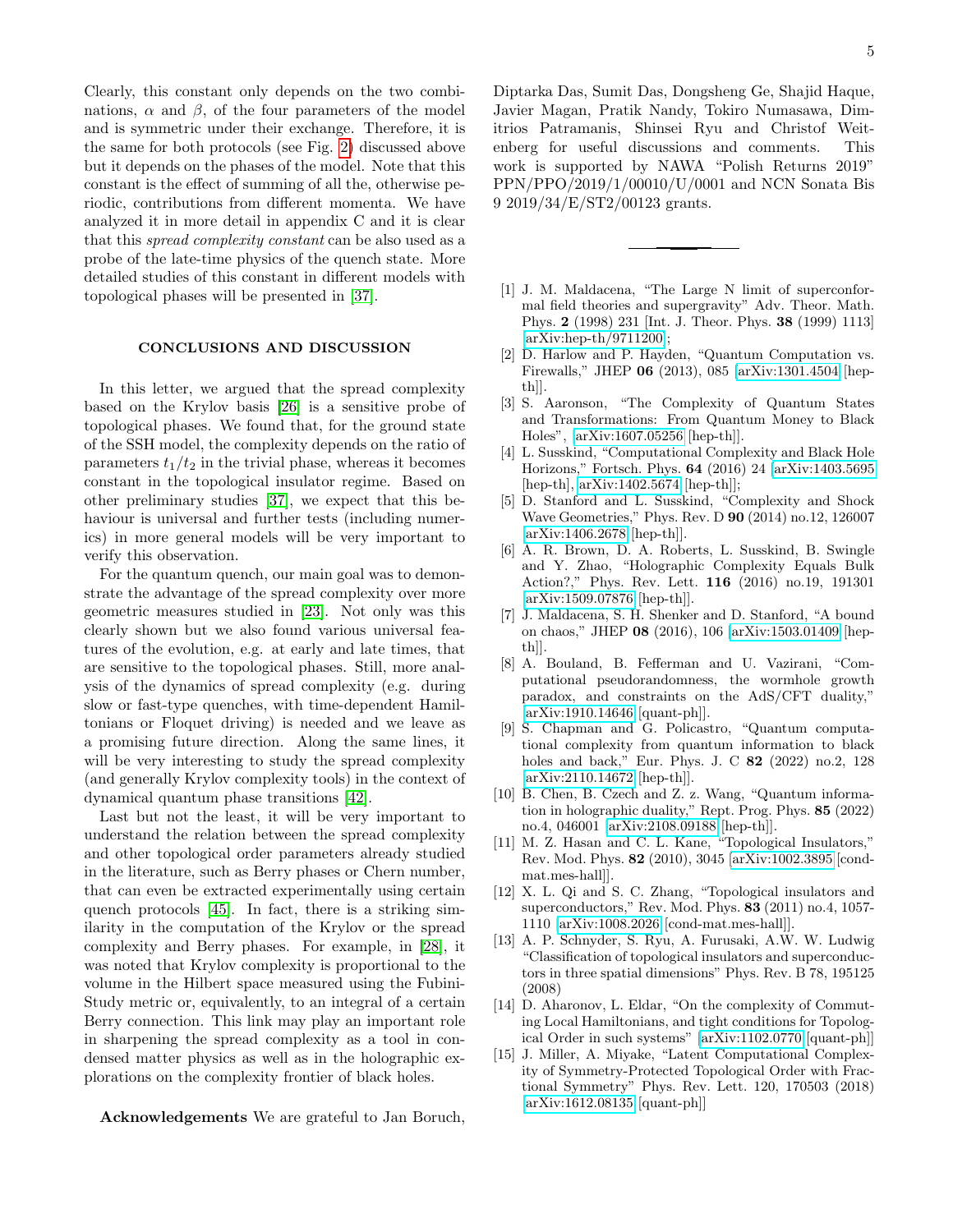- <span id="page-5-0"></span>[16] X. Wen, G. Y. Cho, P. L. S. Lopes, Y. Gu, X. L. Qi and S. Ryu, "Holographic Entanglement Renormalization of Topological Insulators," Phys. Rev. B 94 (2016) no.7, 075124 [\[arXiv:1605.07199](http://arxiv.org/abs/1605.07199) [cond-mat.mes-hall]].
- [17] M. Aguado and G. Vidal, "Entanglement renormalization and topological order," Phys. Rev. Lett. 100 (2008), 070404 [\[arXiv:0712.0348](http://arxiv.org/abs/0712.0348) [cond-mat.str-el]].
- <span id="page-5-1"></span>[18] S. Matsuura and S. Ryu, "Momentum space metric, nonlocal operator, and topological insulators," Phys. Rev. B 82 (2010), 245113 [\[arXiv:1007.2200](http://arxiv.org/abs/1007.2200) [cond-mat.mes-hall]].
- <span id="page-5-2"></span>[19] B. Czech, "Holographic State Complexity from Group Cohomology," [\[arXiv:2201.01303](http://arxiv.org/abs/2201.01303) [hep-th]].
- <span id="page-5-3"></span>[20] M. A. Nielsen, "A geometric approach to quantum lower bounds", [arXiv:0502070 [quant-ph]]. M. A. Nielsen, M. R. Dowling, M. Gu and A. C. Doherty "Quantum computation as geometry", Science 311, 1133 (2006), [arXiv:0603161 [quant-ph]].
- <span id="page-5-23"></span>[21] R. Jefferson and R. C. Myers, "Circuit complexity in quantum field theory," JHEP 10 (2017), 107 [\[arXiv:1707.08570](http://arxiv.org/abs/1707.08570) [hep-th]].
- <span id="page-5-4"></span>[22] S. Chapman, M. P. Heller, H. Marrochio and F. Pastawski, "Toward a Definition of Complexity for Quantum Field Theory States," Phys. Rev. Lett. 120 (2018) no.12, 121602 [\[arXiv:1707.08582](http://arxiv.org/abs/1707.08582) [hep-th]].
- <span id="page-5-5"></span>[23] T. Ali, A. Bhattacharyya, S. Shajidul Haque, E. H. Kim and N. Moynihan, "Post-Quench Evolution of Complexity and Entanglement in a Topological System," Phys. Lett. B 811 (2020), 135919 [\[arXiv:1811.05985](http://arxiv.org/abs/1811.05985) [hep-th]].
- <span id="page-5-7"></span>[24] F. Liu, S. Whitsitt, J. B. Curtis, R. Lundgren, P. Titum, Z. C. Yang, J. R. Garrison and A. V. Gorshkov, "Circuit complexity across a topological phase transition," Phys. Rev. Res. 2 (2020) no.1, 013323 [\[arXiv:1902.10720](http://arxiv.org/abs/1902.10720) [quant-ph]].
- <span id="page-5-6"></span>[25] Z. Xiong, D. X. Yao and Z. Yan, "Nonanalyticity of circuit complexity across topological phase transitions," Phys. Rev. B 101 (2020) no.17, 174305 [\[arXiv:1906.11279](http://arxiv.org/abs/1906.11279) [cond-mat.str-el]].
- <span id="page-5-8"></span>[26] V. Balasubramanian, P. Caputa, J. Magan and Q. Wu, "Quantum chaos and the complexity of spread of states," [\[arXiv:2202.06957](http://arxiv.org/abs/2202.06957) [hep-th]].
- <span id="page-5-9"></span>[27] W. P. Su, J. R. Schrieffer and A. J. Heeger, "Solitons in polyacetylene," Phys. Rev. Lett. 42 (1979), 1698-1701
- <span id="page-5-10"></span>[28] P. Caputa, J. M. Magan and D. Patramanis, "Geometry of Krylov complexity," Phys. Rev. Res. 4 (2022) no.1, 013041 [\[arXiv:2109.03824](http://arxiv.org/abs/2109.03824) [hep-th]].
- <span id="page-5-11"></span>[29] C. Lanczos, "An iteration method for the solution of the eigenvalue problem of linear differential and integral operators," J. Res. Natl. Bur. Stand. B 45 (1950), 255-282 V. Viswanath, G. Müller, "The Recursion Method: Application to Many-Body Dynamics", vol. 23 Science Business Media
- <span id="page-5-12"></span>[30] D. E. Parker, X. Cao, A. Avdoshkin, T. Scaffidi and E. Altman, "A Universal Operator Growth Hypothesis," Phys. Rev. X 9 (2019) no.4, 041017 [\[arXiv:1812.08657](http://arxiv.org/abs/1812.08657) [cond-mat.stat-mech]].
- <span id="page-5-13"></span>[31] D. J. Yates, A. G. Abanov and A. Mitra, "Long-lived period-doubled edge modes of interacting and disorderfree Floquet spin chains," Commun. Phys. 5 (2022), 43 [\[arXiv:2105.13766](http://arxiv.org/abs/2105.13766) [cond-mat.str-el]]. D. J. Yates and A. Mitra, "Strong and almost strong

modes of Floquet spin chains in Krylov subspaces,' Phys. Rev. B 104 (2021) no.19, 195121 [\[arXiv:2105.13246](http://arxiv.org/abs/2105.13246) [cond-mat.str-el]].

<span id="page-5-14"></span>[32] J. S. Cotler, G. Gur-Ari, M. Hanada, J. Polchinski,

P. Saad, S. H. Shenker, D. Stanford, A. Streicher and M. Tezuka, "Black Holes and Random Matrices," JHEP 05 (2017), 118 [erratum: JHEP 09 (2018), 002] [\[arXiv:1611.04650](http://arxiv.org/abs/1611.04650) [hep-th]].

- <span id="page-5-15"></span>[33] J.K. Asbóth, L. Oroszlány, A. Pályi, "A short course on topological insulators," Lecture notes in physics, 2016 - Springer
- <span id="page-5-16"></span>[34] S. Ryu and Y. Hatsugai, "Entanglement entropy and the Berry phase in the solid state,", Phys. Rev. B 73, 245115 (2006) [arXiv:0601237 [cond-mat.mes-hall]]
- <span id="page-5-17"></span>[35] M. Miyaji, S. Ryu, T. Takayanagi and X. Wen, "Boundary States as Holographic Duals of Trivial Spacetimes," JHEP 05 (2015), 152 [\[arXiv:1412.6226](http://arxiv.org/abs/1412.6226) [hep-th]].
- <span id="page-5-18"></span>[36] A. Y. Kitaev, "Unpaired Majorana fermions in quantum wires," Phys. Usp. 44 (2001) no.10S, 131-136 [\[arXiv:cond-mat/0010440](http://arxiv.org/abs/cond-mat/0010440) [cond-mat.mes-hall]].
- <span id="page-5-19"></span>[37] P. Caputa, S. Liu, work in progress
- <span id="page-5-20"></span>[38] A. Mitra, "Quantum quench dynamics", Annual Review of Condensed Matter Physics, Vol. 9:245-259 (2018) [ [arXiv:1703.09740](http://arxiv.org/abs/1703.09740) [cond-mat.quant-gas]]
- [39] P. Calabrese and J. Cardy, "Quantum quenches in 1 + 1 dimensional conformal field theories," J. Stat. Mech. 1606 (2016) no.6, 064003 [\[arXiv:1603.02889](http://arxiv.org/abs/1603.02889) [condmat.stat-mech]].
- [40] H. A. Camargo, P. Caputa, D. Das, M. P. Heller and R. Jefferson, "Complexity as a novel probe of quantum quenches: universal scalings and purifications," Phys. Rev. Lett. 122 (2019) no.8, 081601 [\[arXiv:1807.07075](http://arxiv.org/abs/1807.07075) [hep-th]].
- <span id="page-5-21"></span>[41] S. Liu, "Complexity and scaling in quantum quench in 1+ 1 dimensional fermionic field theories," JHEP 07 (2019), 104 [\[arXiv:1902.02945](http://arxiv.org/abs/1902.02945) [hep-th]].
- <span id="page-5-22"></span>[42] M. Heyl, "Dynamical quantum phase transitions: a review," Rept. Prog. Phys. 81 (2018) no.5, 054001 [\[arXiv:1709.07461](http://arxiv.org/abs/1709.07461) [cond-mat.stat-mech]].
- <span id="page-5-24"></span>[43] Since the analysis in [\[23\]](#page-5-5) was numerical and mostly focused on late times, it may still be possible that a more careful study of this quenches (along the lines of [\[44\]](#page-5-26)) at early times will allow to distinguish the two setups. We thank Shajid Haque for his feedback.
- <span id="page-5-26"></span>[44] T. Ali, A. Bhattacharyya, S. Shajidul Haque, E. H. Kim and N. Moynihan, "Time Evolution of Complexity: A Critique of Three Methods," JHEP 04 (2019), 087 [\[arXiv:1810.02734](http://arxiv.org/abs/1810.02734) [hep-th]].
- <span id="page-5-25"></span>[45] Tarnowski, M., Unal, F.N., Fläschner, N. et al., "Measuring topology from dynamics by obtaining the Chern number from a linking number." Nat Commun 10, 1728 (2019).
- <span id="page-5-27"></span>[46] A. M. Perelomov, "Coherent states for arbitrary Lie group", Commun. Math. Phys. 26 (1972) 222.
- <span id="page-5-28"></span>[47] J.P. Gazeau, "Coherent States in Quantum Physics", 2009, Wiley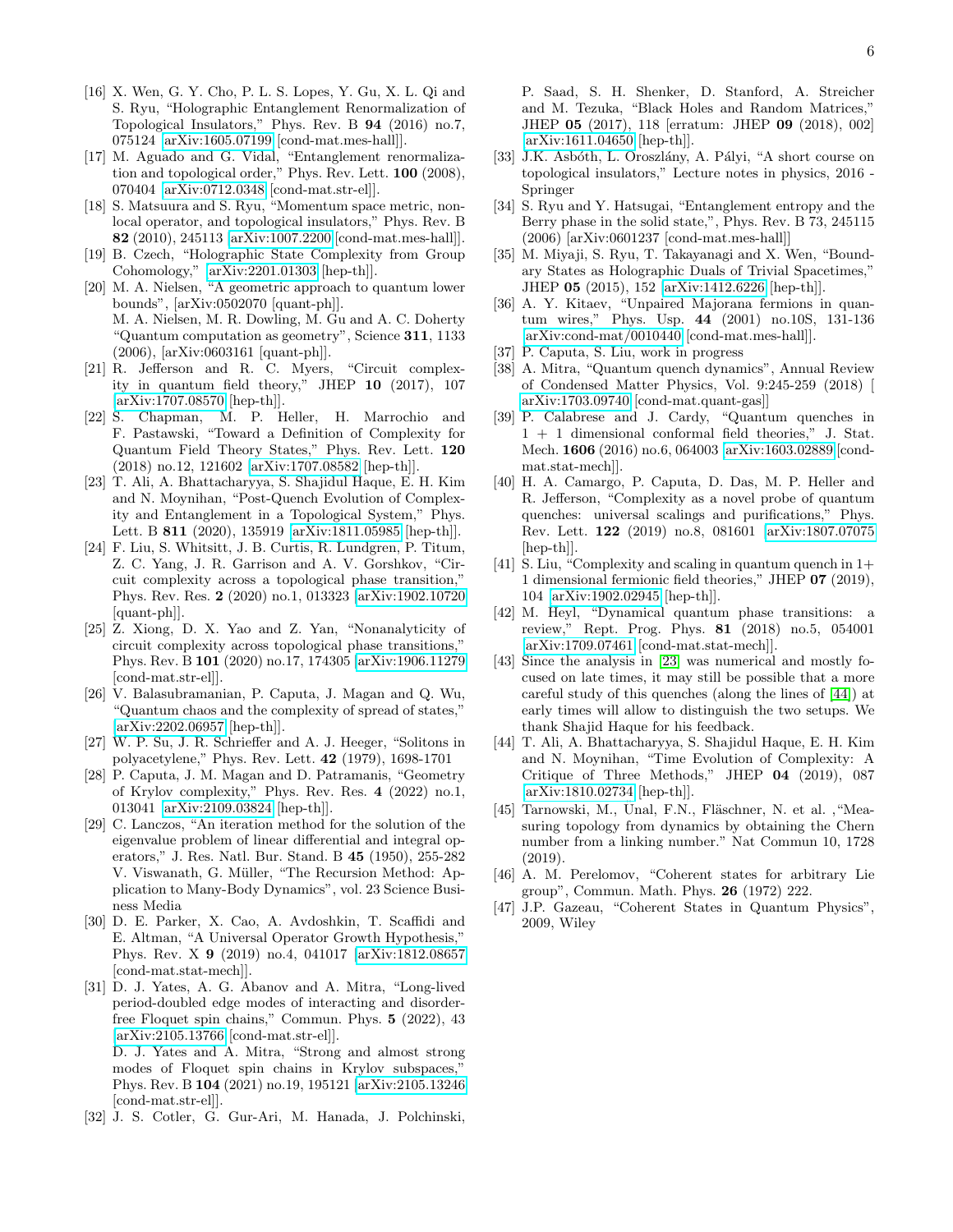## Appendix A: Details on SSH

In this appendix we explain some of the details of the SSH model and few steps to express it in the language of  $SU(2)$  coherent states.

First, via a Fourier transformation

$$
\begin{pmatrix} c_{Al} \\ c_{Bl} \end{pmatrix} = N^{-1/2} \sum_{k \in \text{BZ}} e^{ikl} \begin{pmatrix} \tilde{c}_k \\ \tilde{d}_k \end{pmatrix}, \tag{24}
$$

and a rotation of Pauli matrices  $(\sigma_x, \sigma_y, \sigma_z) \rightarrow$  $(\sigma_x, \sigma_z, -\sigma_y)$ , the Hamiltonian in position space [\(7\)](#page-1-4) turns into a free fermion one in momentum space

<span id="page-6-0"></span>
$$
H = \sum_{k \in \text{BZ}} \Psi_k^{\dagger} \vec{R}(k) \cdot \vec{\sigma} \Psi_k, \quad \Psi_k = \begin{pmatrix} c_k \\ d_k \end{pmatrix} = e^{-\frac{i\pi}{4}\sigma_x} \begin{pmatrix} \tilde{c}_k \\ \tilde{d}_k \end{pmatrix},\tag{25}
$$

where the vector of parameters reads

$$
\vec{R}(k) = \begin{pmatrix} R_1 \\ R_2 \\ R_3 \end{pmatrix} = \begin{pmatrix} t_1 - t_2 \cos k \\ -\mu_s \\ t_2 \sin k \end{pmatrix}.
$$

The Hamiltonian [\(25\)](#page-6-0) can be further diagonalised into

$$
H = \sum_{k \in \text{BZ}} \chi_k^{\dagger} \operatorname{diag}(R, -R)(k) \chi_k,\tag{26}
$$

where we write the norm  $R(k) = |\vec{R}(k)|$ , and

<span id="page-6-1"></span>
$$
\chi_k = \begin{pmatrix} \chi_{+,k} \\ \chi_{-,k} \end{pmatrix} = \begin{pmatrix} \vec{v}_+ & \vec{v}_- \end{pmatrix}^\dagger (k) \Psi_k \tag{27}
$$

where we introduced orthonomal eigenvectors  $\{\vec{v}_{\pm}\}\$ 

$$
\vec{v}_{\pm}(k) = \frac{1}{\sqrt{2R(R \mp R_3)}} \begin{pmatrix} R_1 - iR_2 \\ \pm R - R_3 \end{pmatrix} . \tag{28}
$$

Thus, the ground state of SSH Hamiltonian is

<span id="page-6-3"></span>
$$
|\Omega\rangle = \prod_{k} \chi_{-,k}^{\dagger} |0\rangle \tag{29}
$$

where  $|0\rangle$  is the Fock vacuum of [\(25\)](#page-6-0).

On the other hand,  $(25)$  consists of three parts – analogues of left- and right-moving continuum Dirac Hamiltonian,

<span id="page-6-2"></span>
$$
H_L = \sum_k R_3 c_k^{\dagger} c_k, \qquad H_R = -\sum_k R_3 d_k^{\dagger} d_k, \qquad (30)
$$

and the mass part

$$
H_{LR} = \sum_{k} \Psi_k^{\dagger} \left( R_1 \sigma_1 + R_2 \sigma_2 \right) \Psi_k. \tag{31}
$$

The ground states of  $H_L$  and  $H_R$ , denoted as  $|G_L\rangle$  and  $|G_R\rangle$ , respectively, are

$$
|G_L\rangle = \prod_{k<0} c_k^{\dagger} |0\rangle_L, \qquad |G_R\rangle = \prod_{k>0} d_k^{\dagger} |0\rangle_R. \tag{32}
$$

where  $|0\rangle_{L,R}$  are the Fock vacuum of  $H_{L,R}$ , respectively. It is not hard to see [\(27\)](#page-6-1) is a Bogoliubov transformation from the creation and annihilation operators of  $H_L + H_R$ in  $(30)$  and H in  $(25)$ . Therefore the (unnormalized) ground state  $|\Omega\rangle$  defined in [\(29\)](#page-6-3) can be expressed in terms of  $|G_L\rangle$  and  $|G_R\rangle$  as

$$
|\Omega\rangle = \exp\left[-\sum_{k>0} \left(\frac{v_k}{u_k} c_k^\dagger d_k + \frac{u_{-k}}{v_{-k}} d_{-k}^\dagger c_{-k}\right)\right] |G_L\rangle \otimes |G_R\rangle, \tag{33}
$$

where

$$
\binom{u_k}{v_k} = \frac{1}{\sqrt{2R(R+R_3)}} \binom{R+R_3}{R_1 - iR_2}.
$$
 (34)

We then introduce the SU(2) algebra generators  $J_0^{(k)}$ ,  $J_{\pm}^{(k)}$  (and similarly  $J_0^{(-k)}$ ,  $J_{\pm}^{(-k)}$ ) in terms of the fermion creation and anihilation operators

$$
J_{+}^{(k)} = -ic_{k}^{\dagger}d_{k}, \quad J_{-}^{(k)} = id_{k}^{\dagger}c_{k},
$$

$$
J_{0}^{(k)} = \frac{1}{2}(c_{k}^{\dagger}c_{k} - d_{k}^{\dagger}d_{k}), \tag{35}
$$

$$
J_{+}^{(-k)} = ic_{-k}^{\dagger} d_{-k}, \quad J_{-}^{(-k)} = -id_{-k}^{\dagger} c_{-k},
$$

$$
J_{0}^{(-k)} = \frac{1}{2} (c_{-k}^{\dagger} c_{-k} - d_{-k}^{\dagger} d_{-k}), \quad (36)
$$

where  $k > 0$ . Thus, the ground state [\(29\)](#page-6-3) can be rewritten in terms of SU(2) coherent states

$$
|\Omega\rangle = \prod_{k>0} \cos^2 \frac{\phi_k}{2} e^{-i \tan \frac{\phi_k}{2} \left(e^{-i \psi_k} J_+^{(k)} + e^{i \psi_k} J_+^{(-k)}\right)}
$$

$$
\bigotimes_{k \in \text{BZ}} |1/2; -1/2\rangle_k. \tag{37}
$$

Finally, the Hamiltonian of SSH model can be rewritten in terms of  $SU(2)$  algebra generators as

$$
H = \sum_{k>0} R \left[ 2 \cos \phi_k \left( J_0^{(k)} + J_0^{(-k)} \right) + i \sin \phi_k \left( e^{-i\psi_k} J_+^{(k)} + e^{i\psi_k} J_+^{(-k)} \right) - i \sin \phi_k \left( e^{i\psi_k} J_-^{(k)} + e^{i\psi_k} J_-^{(-k)} \right) \right].
$$
 (38)

Above we have used spherical coordinates to rewrite  $\vec{R}(k)$ , in particular,

$$
\sin \phi_k \cos \psi_k = \frac{R_1}{R},
$$
  
\n
$$
\sin \phi_k \sin \psi_k = \frac{R_2}{R},
$$
  
\n
$$
\cos \phi_k = \frac{R_3}{R}.
$$
\n(39)

In the main text we have worked with  $\mu_s = 0$  that corresponds to  $R_2 = \psi_k = 0$  in these expressions.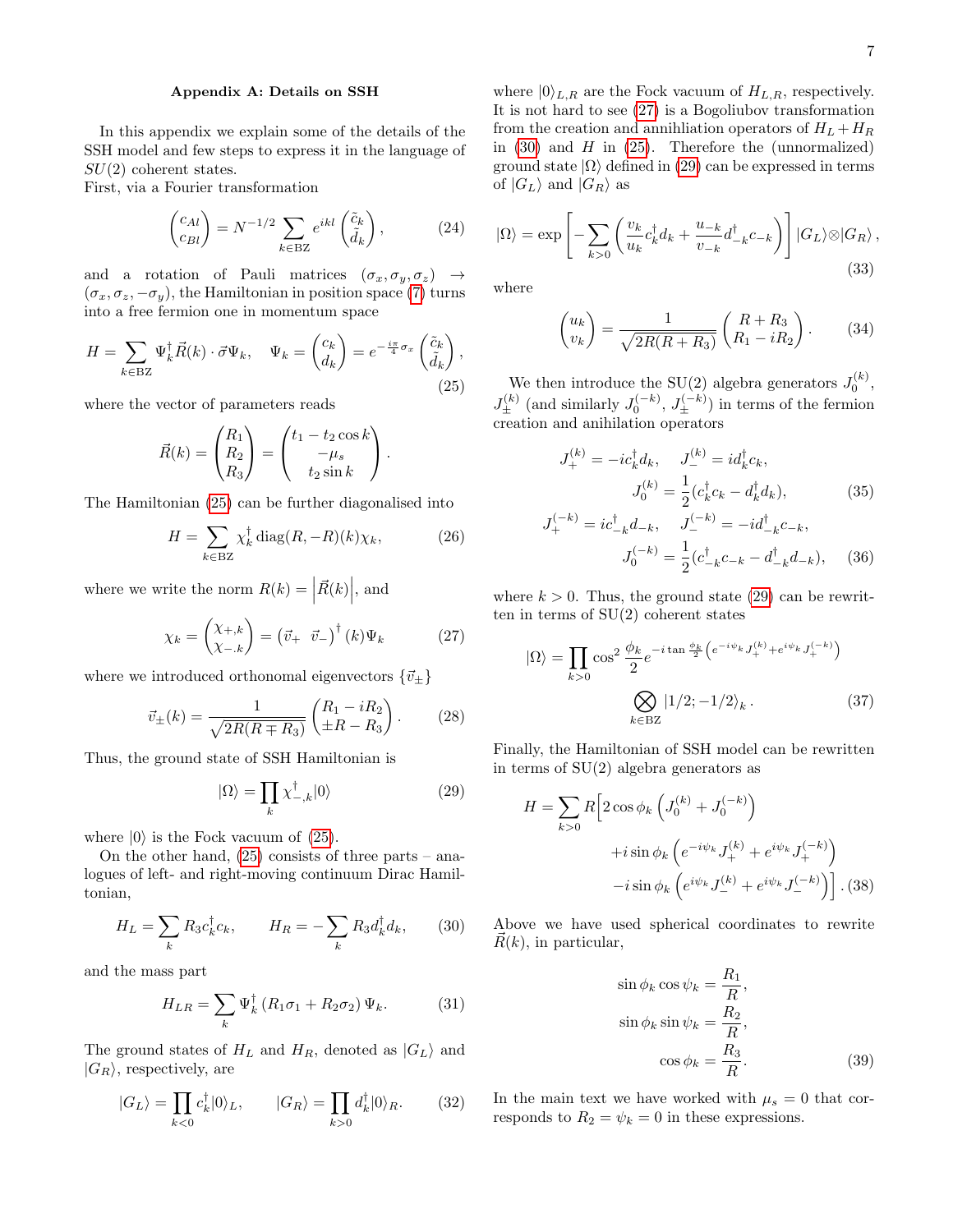## Appendix B: SU(2) coherent states

To make this article self-contained, we collect some of the tools from  $SU(2)$  coherent states that were used in the main text (see more in e.g. [\[46,](#page-5-27) [47\]](#page-5-28)). We start with  $SU(2)$  algebra  $[J_i, J_j] = i\epsilon_{ijk}J_k$ , expressed in terms of the ladder operators  $J_{\pm} = J_1 \pm i J_2$  and  $J_0 = J_3$  as

$$
[J_+, J_-] = 2J_0, \t [J_0, J_\pm] = \pm J_\pm. \t (40)
$$

The relevant coherent states are defined by action of a displacement operator on the lowest-weight state  $|j, -j\rangle$ (i.e.,  $J_{-} |j, -j \rangle = 0$ ) labeled by (half or) integer j

$$
|z,j\rangle = e^{\xi J_{+} - \bar{\xi}J_{-}} |j,-j\rangle = e^{zJ_{+}} e^{\ln(1+z\bar{z})J_{0}} e^{-\bar{z}J_{-}} |j,-j\rangle.
$$
\n(41)

In the above we defined complex parameter

$$
\xi = \frac{\theta}{2} e^{-i\varphi}, \qquad 0 \le \theta < \pi, \quad 0 \le \varphi \le 2\pi, \tag{42}
$$

with its complex conjugate  $\bar{\xi}$  as well as

$$
z = \tan\left(\frac{\theta}{2}\right)e^{-i\varphi},\tag{43}
$$

with complex conjugate  $\bar{z}$ .

θ

These coherent states are employed in the Krylov/spread complexity context when we e.g. chose  $\xi = -is\frac{\phi}{2}$ , so  $\theta = s\phi$  and  $\varphi = \pi/2$ , such that the state becomes

$$
|z, j\rangle = e^{-is\frac{\phi}{2}(J_{+}+J_{-})}|j, -j\rangle = \sum_{n=0}^{2j} \psi_{n}(s) |K_{n}\rangle, (44)
$$

where

<span id="page-7-0"></span>
$$
\psi_n(s) = \frac{(-i)^n \tan^n\left(\frac{s\phi}{2}\right)}{\left(\cos\frac{s\phi}{2}\right)^{-2j}} \sqrt{\frac{\Gamma(2j+1)}{n!\Gamma(2j-n+1)}},\qquad(45)
$$

and Krylov basis vectors are

<span id="page-7-1"></span>
$$
|K_n\rangle = |j, -j + n\rangle = \sqrt{\frac{\Gamma(2j - n + 1)}{n!\Gamma(2j + 1)}} J^n_+ |j, -j\rangle. \tag{46}
$$

The amplitude [\(45\)](#page-7-0) satisfies a discrete Schrodinger equa-tion [\(5\)](#page-1-3) with  $a_n = 0$  and  $2j + 1$  coefficients

$$
b_n = \frac{\phi}{2}\sqrt{n(2j - n + 1)}, \qquad n = 0, ..., 2j.
$$
 (47)

The Krylov or spread complexity in this case becomes

$$
\mathcal{C}(s) = \sum_{n} n |\psi_n(s)|^2 = 2j \sin^2 \left(\frac{s\phi}{2}\right). \tag{48}
$$

In the main text, we only needed these results for the  $j = 1/2$  representation where

$$
\mathcal{C}(s) = |\Psi_1(s)|^2 = \sin^2\left(\frac{s\phi}{2}\right). \tag{49}
$$

More generally, we may consider time evolution

$$
|\Psi(t)\rangle = e^{-iHt} |j, -j\rangle, \qquad (50)
$$

with coherence preserving Hamiltonian

<span id="page-7-3"></span>
$$
H = \gamma J_0 + \alpha (J_+ + J_-). \tag{51}
$$

Then the state can be written as

$$
|\Psi(t)\rangle = \sum_{n=0}^{2j} \Psi_n(t) |K_n\rangle, \qquad (52)
$$

with Krylov basis vectors  $(46)$  and coefficients

<span id="page-7-2"></span>
$$
\Psi_n(t) = e^{-jB} A^n \sqrt{\frac{\Gamma(2j+1)}{n!\Gamma(2j-n+1)}},\tag{53}
$$

where

$$
A = \frac{1}{i\sqrt{1 + \frac{\gamma^2}{4\alpha^2}} \cot\left(\alpha t \sqrt{1 + \frac{\gamma^2}{4\alpha^2}}\right) - \frac{\gamma}{2\alpha}}, \quad (54)
$$

$$
e^{-jB} = \left(\cos\left(\alpha t \sqrt{1 + \frac{\gamma^2}{4\alpha^2}}\right) + \frac{i\gamma}{2\alpha\sqrt{1 + \frac{\gamma^2}{4\alpha^2}} \sin\left(\alpha t \sqrt{1 + \frac{\gamma^2}{4\alpha^2}}\right)}\right)^{2j}.
$$
 (55)

Coefficients  $\Psi_n(t)$  in [\(53\)](#page-7-2) are solutions of the Schrodinger equation [\(5\)](#page-1-3) with Lanczos coefficients

$$
a_n = \gamma(-j+n),
$$
  $b_n = \alpha \sqrt{n(2j-n+1)}.$  (56)

Finally, the complexity becomes

$$
\mathcal{C}(t) = \sum_{n} n |\Psi_n(t)|^2 = \frac{2j}{1 + \frac{\gamma^2}{4\alpha^2}} \sin^2 \left( \alpha t \sqrt{1 + \frac{\gamma^2}{4\alpha^2}} \right). \tag{57}
$$

For the quench, we will also needed the following return amplitude

$$
S(t) = \langle j, -j | D^{\dagger}(z_i) e^{iH_f t} D(z_i) | j, -j \rangle \tag{58}
$$

where the  $SU(2)$  displacement operator is

$$
D(z_i) = e^{-i\frac{\phi_i}{2}(J_+ + J_-)},\tag{59}
$$

and a Hamiltonian  $H_f$  has a form [\(51\)](#page-7-3) with  $\gamma = 2R_3$  and  $\alpha = iR_1.$ 

Generally, using the BCH relation we derive

$$
S(t) = (\cos(R_f t) - i \cos(\phi_f - \phi_i) \sin(R_f t))^{2j}.
$$
 (60)

For  $j = 1/2$ , the moments of this return amplitude are

$$
\mu_n = R_f^n \left( \cos \frac{\pi n}{2} - i \cos(\phi_f - \phi_i) \sin \frac{\pi n}{2} \right), \qquad (61)
$$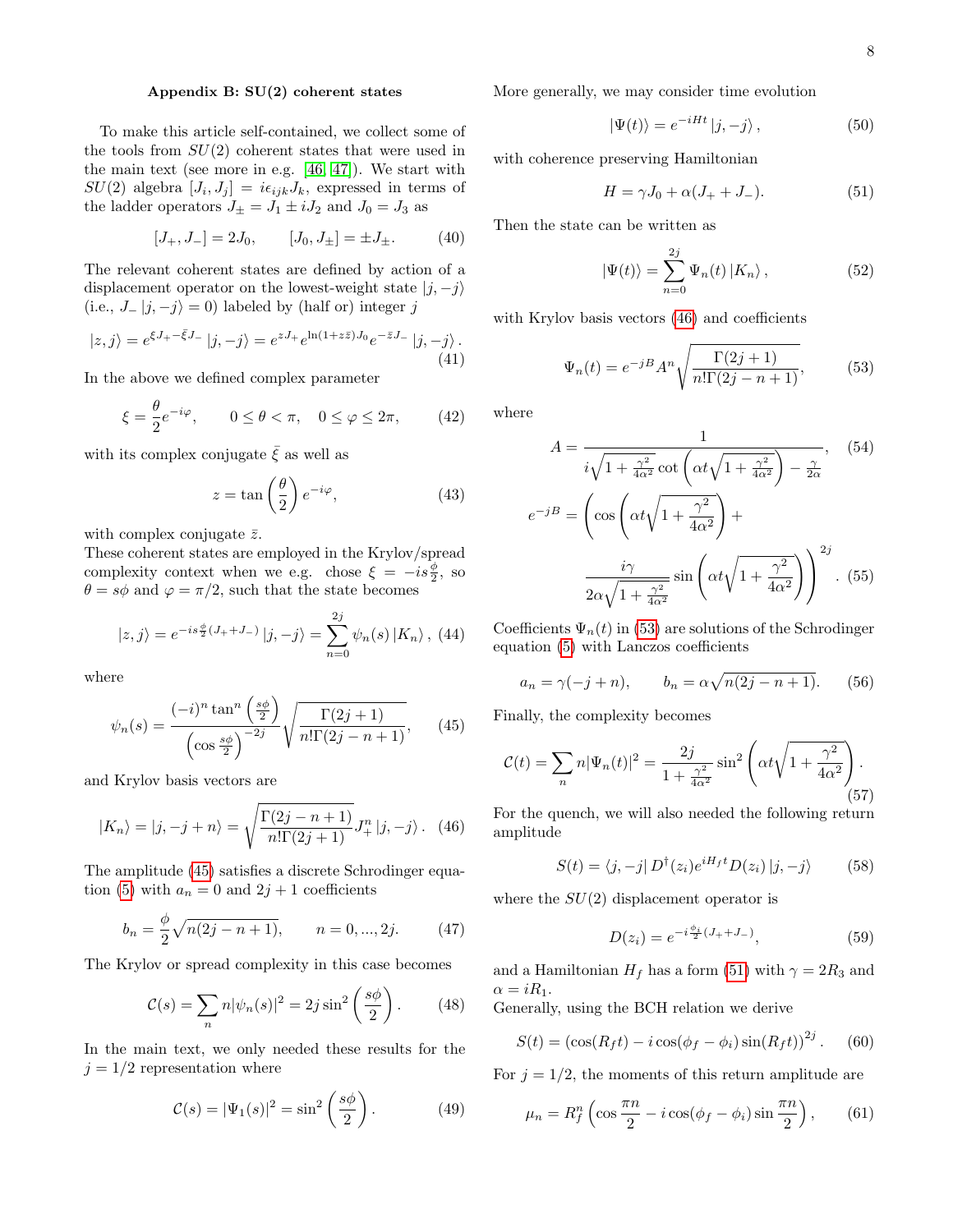and they correspond to the two Lanczos coefficients

$$
a_0 = -R_f \cos(\phi_f - \phi_i), \qquad a_1 = R_f \cos(\phi_f - \phi_i),
$$
  

$$
b_1 = R_f |\sin(\phi_f - \phi_i)|,
$$
 (62)

while all the higher ones vanishing. This again allowed us to map our state expanded in the Krylov basis to  $SU(2)$ coherent state

$$
|\Psi(t)\rangle = e^{-iH_t t} |\Omega_i\rangle = \sum_{n=0}^{1} \psi_n(t) |K_n\rangle, \qquad (63)
$$

where

$$
\psi_0(t) = S(t)^*, \quad \psi_1(t) = -i |\sin(\phi_f - \phi_i)| \sin(R_f t), \tag{64}
$$

and the two basis vectors  $|K_0\rangle = |1/2, -1/2\rangle, |K_1\rangle =$  $|1/2, 1/2\rangle$ . This leads to the spread complexity per mode [\(19\)](#page-3-4).

Finally, observe that for  $j = 1/2$  representations of  $SU(2)$ , since we only have two complex amplitudes  $\Psi_0(t)$ and  $\Psi_1(t)$ , we can relate the spread complexity  $C(t)$  =  $|\psi_1(t)|^2$  to the return amplitude  $S(t) = \bar{\psi}_0(t)$ . Indeed, by unitarity, probabilities sum up to identity and we have

$$
|\Psi_0|^2 + |\Psi_1|^2 = 1 \leftrightarrow \mathcal{C}(t) = 1 - |S(t)|^2. \tag{65}
$$

This simple relation will not hold for a more general time evolution that requires higher number of Krylov basis vectors. Nevertheless, understanding the relation between spread complexity and Loschmidt echo is an interesting future problem. We thank Diptarka Das for pointing this to us.

#### Appendix C: Early and late times

This appendix contains more details on universal behaviours of the evolution of complexity in the early and late times. Firstly, at the early times, after of the quench, i.e.,  $t \sim 0^+$ , the time evolution of complexity [\(20\)](#page-3-2) becomes

$$
\mathcal{C}(t \sim 0) \simeq t^2 \times \int_0^\pi \frac{dk}{\pi} \frac{\left(t_1^f t_2^i - t_1^i t_2^f\right)^2 \sin^2(k)}{R_i^2}.
$$
 (66)

In terms of the ratios of  $t_2^{i,f}/t_1^{i,f}$ , denoted as  $\alpha$  and  $\beta$ for initial and final parameters, respectively, the spread complexity is

$$
\mathcal{C}(t \sim 0) = (t t_1^f)^2 (\alpha - \beta)^2 \frac{(|1 + \alpha| - |1 - \alpha|)^2}{8\alpha^2}
$$

$$
= t^2 \left( t_1^f t_2^i - t_1^i t_2^f \right)^2 \frac{\left( t_1^i + t_2^i - |t_1^i - t_2^i| \right)^2}{8 \left( t_1^i t_2^i \right)^2}.
$$
(67)



<span id="page-8-0"></span>FIG. 3. Spread complexity constant at late times  $\mathcal{C}(t \rightarrow$  $\infty$ ;  $\alpha$ ,  $\beta$ ), shown in [\(23\)](#page-3-1).

On the other hand, for late times, i.e.,  $t \to \infty$ , we notice that the time evolution of [\(20\)](#page-3-2) can be estimated as follows. First, [\(20\)](#page-3-2) is equivalent to

$$
\mathcal{C}(t) = 2 \int_0^{\pi} \frac{dk}{2\pi} \frac{\left(t_1^f t_2^i - t_1^i t_2^f\right)^2 \sin^2(k)}{R_f^2 R_i^2} \times \frac{1 - \cos 2R_f t}{2}.
$$
\n(68)

We can then change the integration variable in the second term such that

$$
\int_0^\pi \frac{dk}{2\pi} \frac{\left(t_1^f t_2^i - t_1^i t_2^f\right)^2 \sin^2(k)}{R_f^2 R_i^2} \cos 2R_f t
$$
\n
$$
= \frac{\left(t_1^f t_2^i - t_1^i t_2^f\right)^2}{t_1^f t_2^f} \int_{k(R_f) \in (0,\pi)} \frac{dR_f}{2\pi} \frac{\sin k(R_f)}{R_f \cdot R_i^2(R_f)} \cos 2R_f t.
$$
\n(69)

Now, because for  $t \to \infty$  the cosine function is highly oscillating in the interval  $(0, |t_{1,f} \pm t_{2,f}|)$ , where the integral range belongs to, this integral is always negligible, no matter what the concrete form of  $\frac{\sin k(R_f)}{R_f \cdot R_i^2(R_f)}$  in terms of  $R_f$  is. This way we find the late time constant as

$$
\mathcal{C}(t \to \infty) \simeq \int_0^{\pi} \frac{dk}{2\pi} \frac{\left(t_1^f t_2^i - t_1^i t_2^f\right)^2 \sin^2(k)}{R_f^2 R_i^2}.
$$
 (70)

This is also equivalent to replacing the time dependent factor  $\sin^2(R_f t)$  by 1/2. This expression integrates to